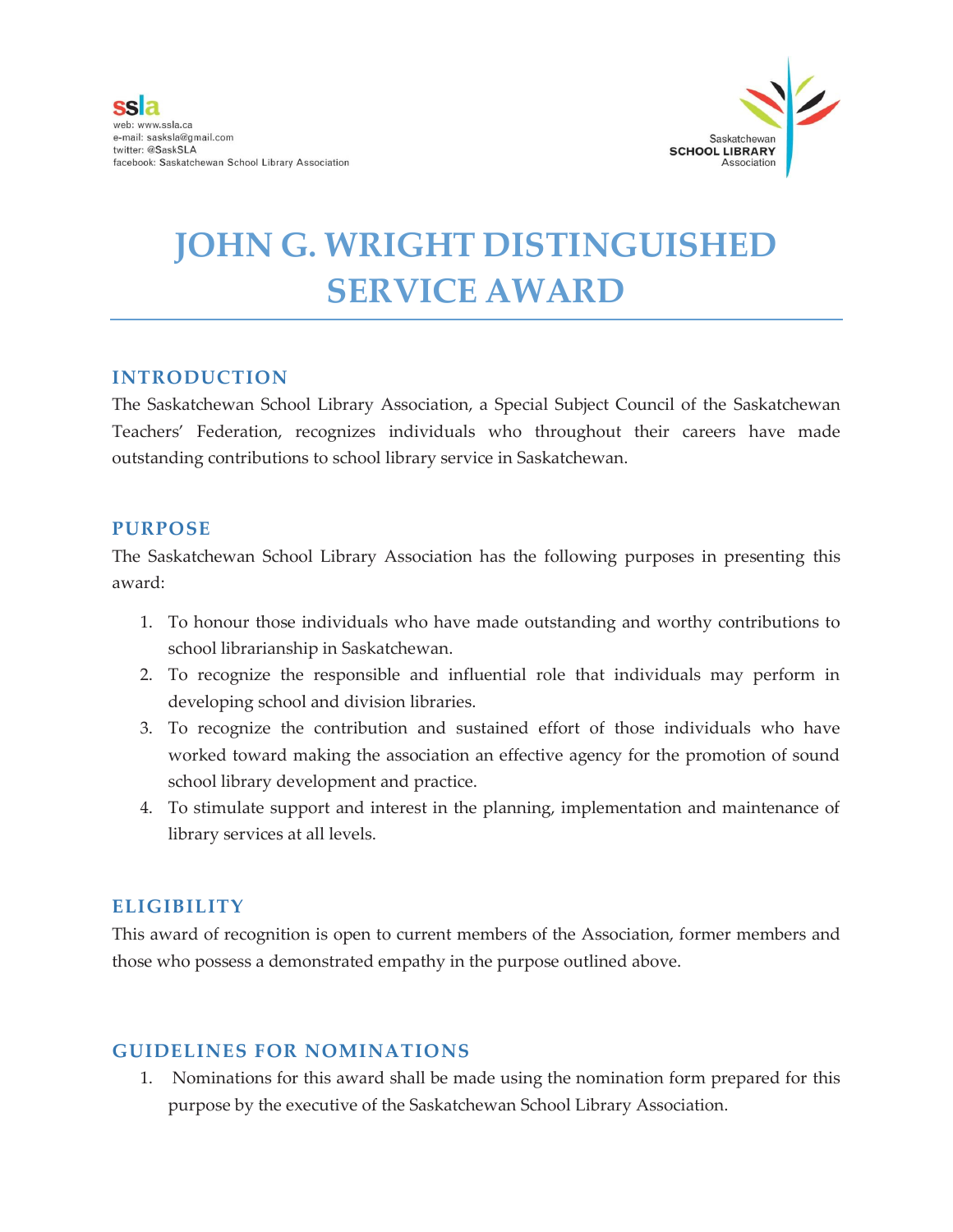

- 2. Nominations should include:
	- a) Biographical data.
	- b) A statement of the nominee's outstanding and sustained contribution toward furthering the role of the library and its development in education.
- 3. The awards committee may request additional information from the nominator.
- 4. Nominations as submitted shall become the property of the SSLA.

## **CRITERIA FOR JUDGING**

In judging the nominees, the awards committee will look for evidence which specifically fulfills the purpose as outlined above. In particular, the nomination must reveal that the nominee has:

- 1. Provided leadership in formulating, instituting, and implementing school library (learning resource centre) policies and practices which have resulted in the improvement of teaching and learning.
- 2. Effectively interpreted school library services to students, teachers and/or the community.
- 3. Provided outstanding contributions to school library (learning resource centre) development at the provincial level.

#### **PRESENTATION**

- 1. The award may be made to one of the nominees unless no worthy candidate is identified, in which case the committee may decide that no award shall be made for that year.
- 2. The award shall be presented at the SSLA Annual Conference.

#### **NATURE OF THE AWARD**

The John G. Wright Distinguished Service Award will be a suitably inscribed plate as well as a Honourary Life Membership in the Association.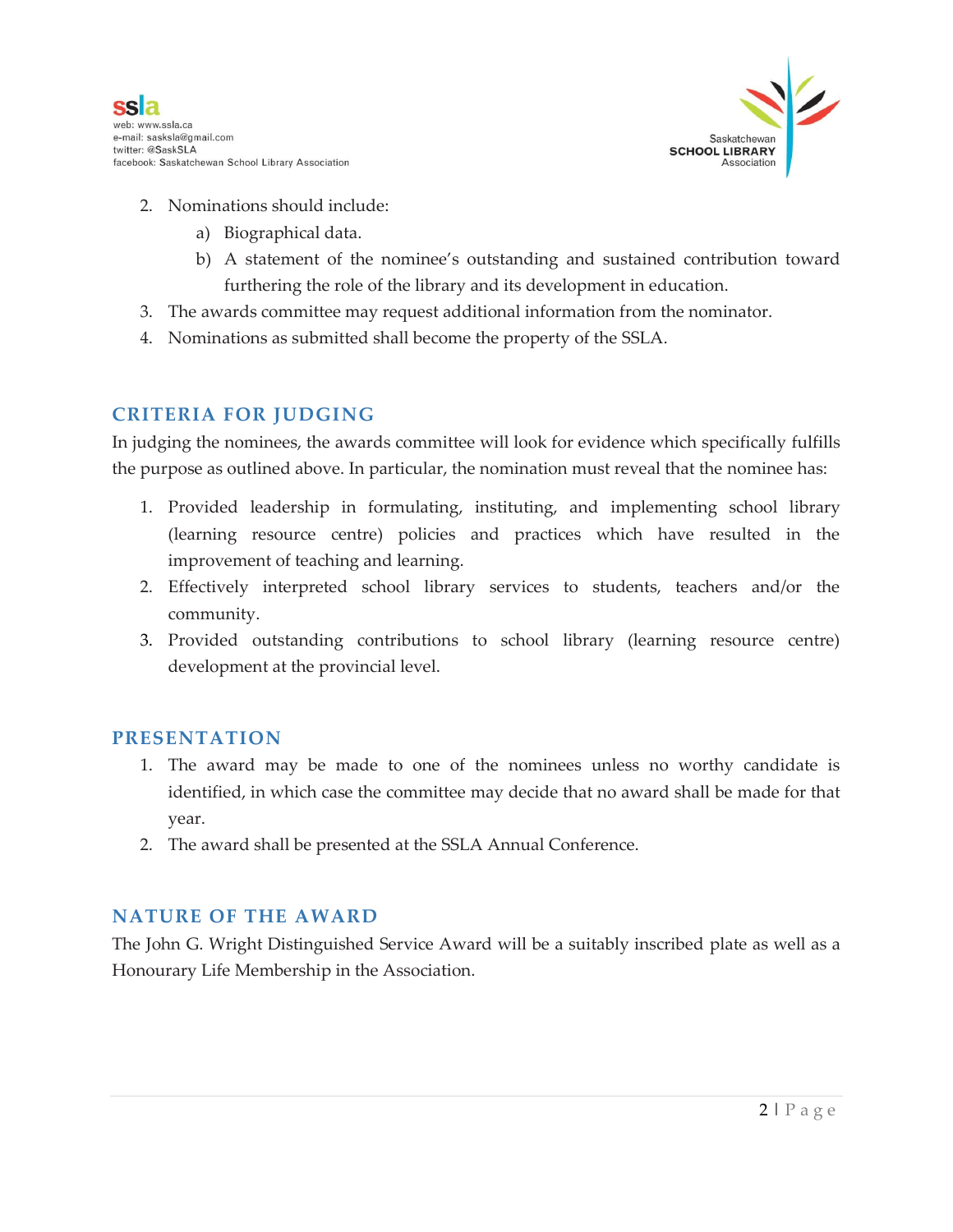

# **DEADLINE**

The deadline for nominations is April 1<sup>st</sup>.

The selection of the recipient will be made by the SSLA executive prior to the annual SSLA conference and announced during the annual SSLA AGM.

#### **NOMINATION FORM**

Form is appended.

## **MAIL NOMINATION TO**

SSLA Awards and Bursary Committee Member Charlotte Raine PO Box 261 Langenburg, SK S0A 2A0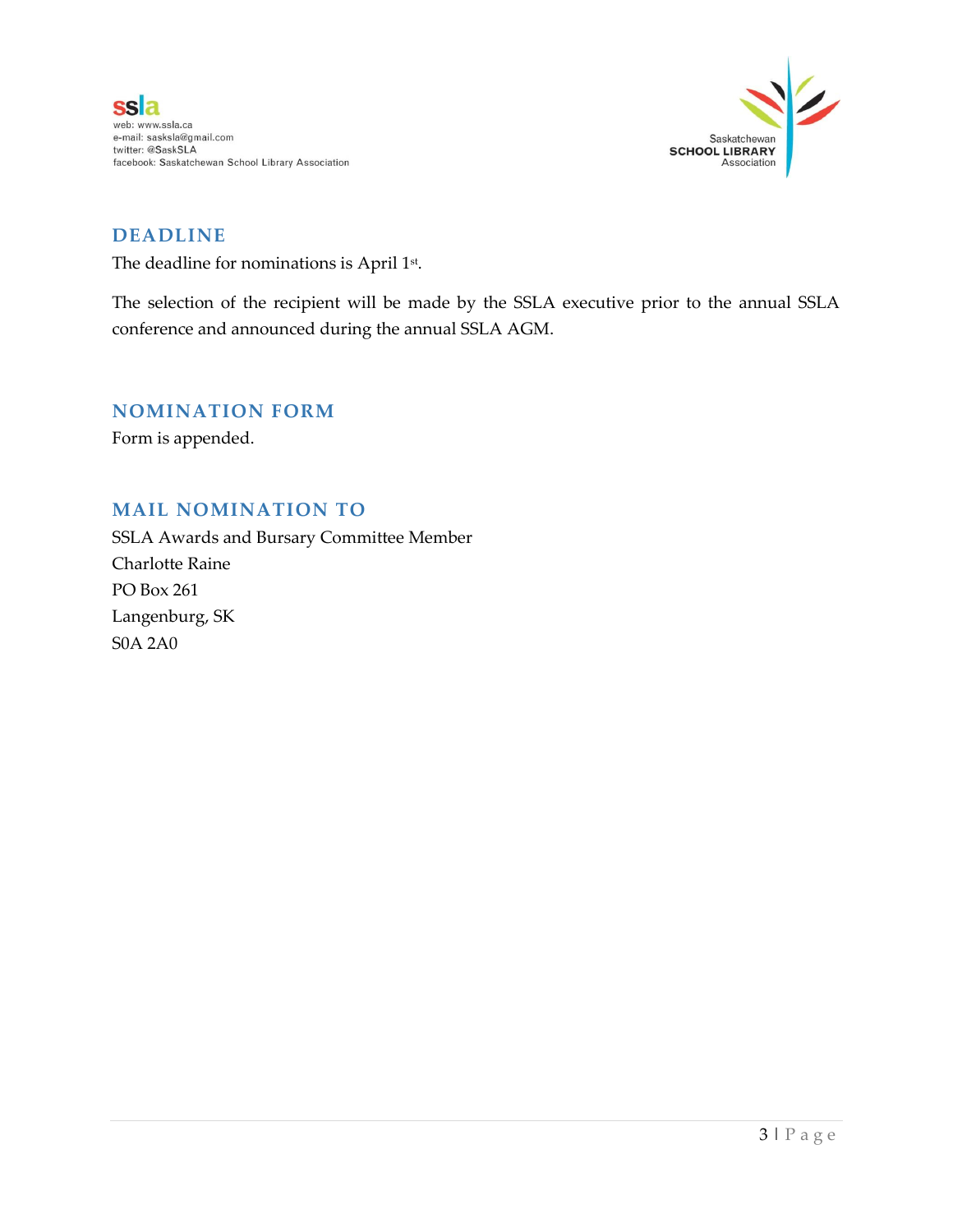

# **JOHN G. WRIGHT DISTINGUISHED SERVICE AWARD**

# **THE NOMINATOR**

| <b>NOMINATED BY</b>              |  |
|----------------------------------|--|
| <b>TITLE/POSITION</b>            |  |
| <b>SCHOOL DIVISION/PLACE OF</b>  |  |
| <b>BUSINESS ADDRESS</b>          |  |
| <b>HOME ADDRESS</b>              |  |
| <b>EMAIL ADDRESS</b>             |  |
| <b>TELEPHONE (WORK AND HOME)</b> |  |
| <b>SIGNATURE</b>                 |  |
| <b>DATE</b>                      |  |

## **THE NOMINEE**

| <b>NAME OF NOMINEE</b>           |  |
|----------------------------------|--|
| <b>TITLE/POSITION</b>            |  |
| <b>SCHOOL DIVISION/PLACE OF</b>  |  |
| <b>BUSINESS ADDRESS</b>          |  |
| <b>HOME ADDRESS</b>              |  |
| <b>EMAIL ADDRESS</b>             |  |
| <b>TELEPHONE (WORK AND HOME)</b> |  |
| <b>EDUCATION/ ACADEMIC</b>       |  |
| <b>AWARDS/HONOURS</b>            |  |
|                                  |  |